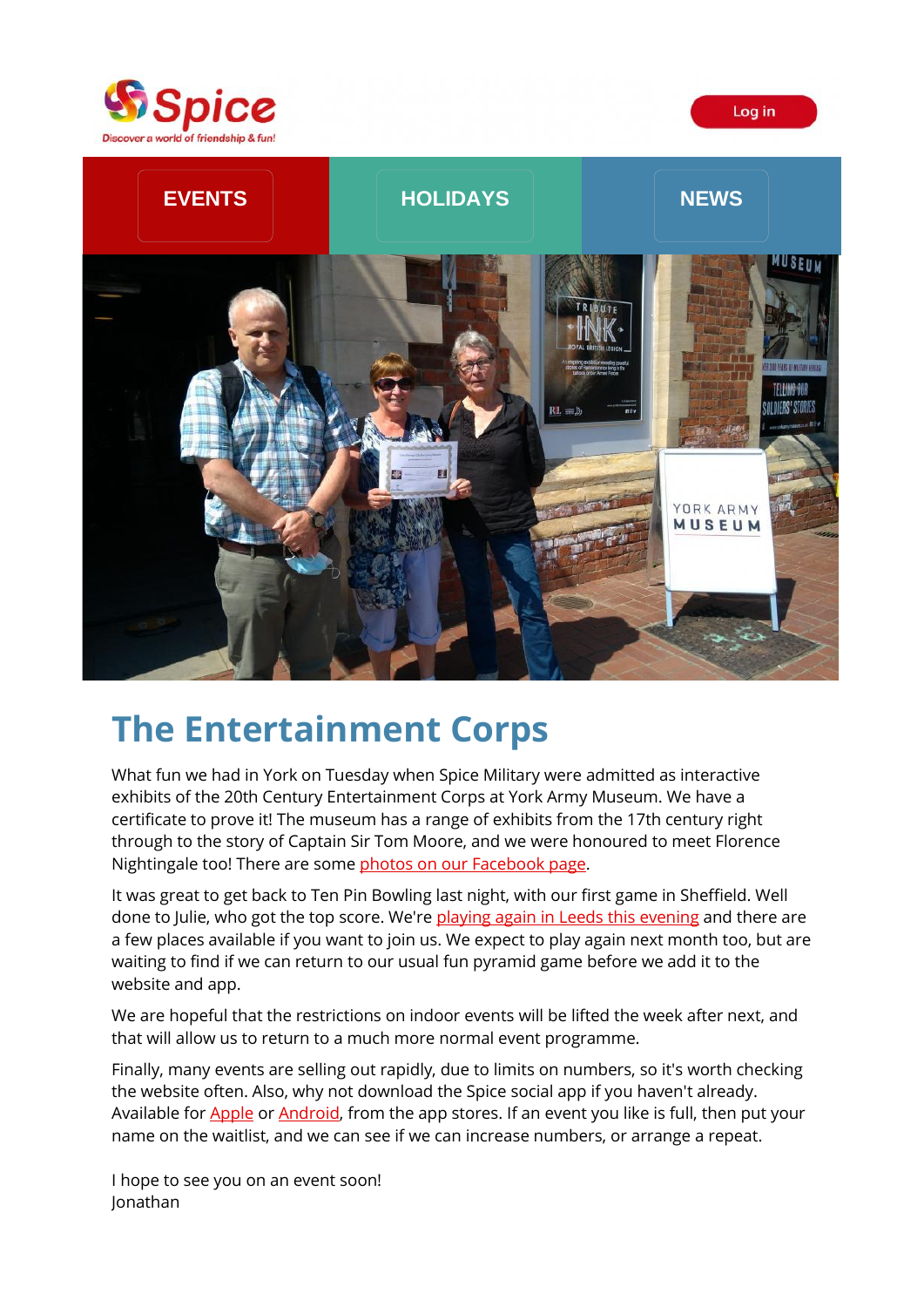

## **Après ski night**

Are you booked to go on a 2022 Spice ski trip? Have you previously been on a Spice ski trip? Maybe you are thinking of booking, or curious about skiing, or you simply want a fun night of music and facts in the Spice zoom room. This is the night for you. We are gearing up, opening the wines and beers, turning up the music to enjoy an evening on the living room slopes. It's a Spice Après Online Ski night. Want to join in the fun - Saturday 26 June is a date for your diary.

**[Learn more](https://spiceuk.lt.acemlna.com/Prod/link-tracker?redirectUrl=aHR0cHMlM0ElMkYlMkZ3d3cuc3BpY2V1ay5jb20lMkZldmVudHMtaG9saWRheXMlMkZzcGljZS1leGNsdXNpdmUtdGhlLWFwcmUtc2tpLXNob3ctb25saW5l&a=650344965&account=spiceuk%2Eactivehosted%2Ecom&email=1lNuJE%2BrfgC%2F8jRYTdcwIV8mo4ad0FCroTtAVDq%2FbzQ%3D&s=b900027c55ea3ffe9431fd4817f89468&i=113A131A4A2474)**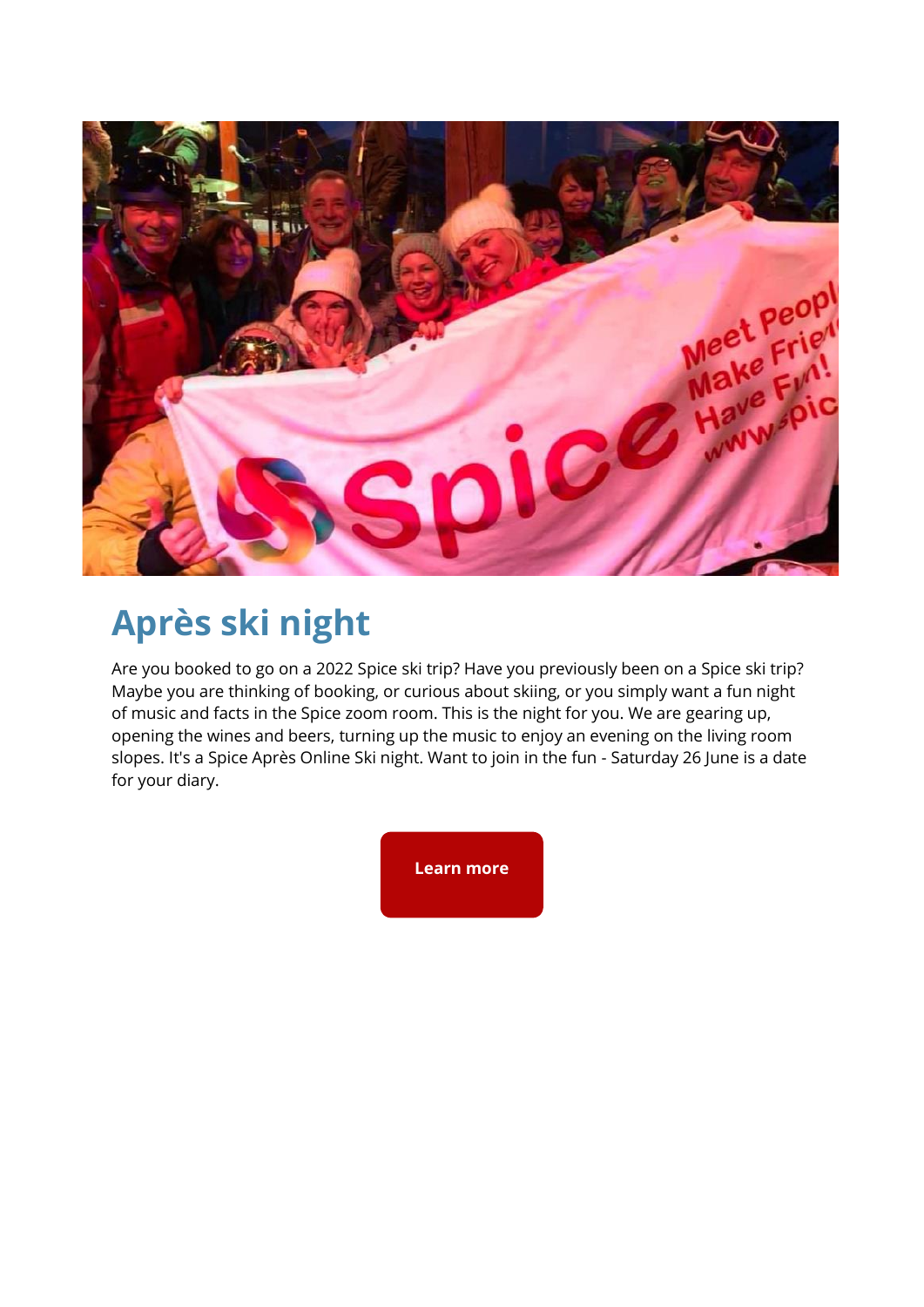

#### **Weekend and holiday update**

We have a new holiday for you this week! [Venice Carnival](https://spiceuk.lt.acemlna.com/Prod/link-tracker?redirectUrl=aHR0cHMlM0ElMkYlMkZ3d3cuc3BpY2V1ay5jb20lMkZldmVudHMtaG9saWRheXMlMkZ2ZW5pY2UtY2Fybml2YWwtMjAtZmViLTIy&a=650344965&account=spiceuk%2Eactivehosted%2Ecom&email=1lNuJE%2BrfgC%2F8jRYTdcwIV8mo4ad0FCroTtAVDq%2FbzQ%3D&s=b900027c55ea3ffe9431fd4817f89468&i=113A131A4A2475) is a four-night stay in a former monastery, and includes a tour of the monastery as well as fine dining one evening on a Venetian Galleon.

[Ski Les Arcs with Spice Yorkshire](https://spiceuk.lt.acemlna.com/Prod/link-tracker?redirectUrl=aHR0cHMlM0ElMkYlMkZ3d3cuc3BpY2V1ay5jb20lMkZldmVudHMtaG9saWRheXMlMkZza2ktbGVzLWFyY3Mtd2l0aC1zcGljZS15b3Jrc2hpcmU=&a=650344965&account=spiceuk%2Eactivehosted%2Ecom&email=1lNuJE%2BrfgC%2F8jRYTdcwIV8mo4ad0FCroTtAVDq%2FbzQ%3D&s=b900027c55ea3ffe9431fd4817f89468&i=113A131A4A2409) is also starting to fill, but we do still have a couple of soleoccupancy rooms and a number of twin shares available. Our hotel is well placed right by the main lifts at Les Arcs 1800 offering easy access to the massive Paradiski area, one of the largest ski areas in the world, with a combined total of over 425km of pistes.

**[View all weekends away](https://spiceuk.lt.acemlna.com/Prod/link-tracker?redirectUrl=aHR0cHMlM0ElMkYlMkZ3d3cuc3BpY2V1ay5jb20lMkZldmVudHMtaG9saWRheXMlM0Zvd25lciUzREFsbCUyNm1hc3RlckNhdGVnb3J5JTNEV2Vla2VuZHMlMjUyMEF3YXk=&a=650344965&account=spiceuk%2Eactivehosted%2Ecom&email=1lNuJE%2BrfgC%2F8jRYTdcwIV8mo4ad0FCroTtAVDq%2FbzQ%3D&s=b900027c55ea3ffe9431fd4817f89468&i=113A131A4A2410)**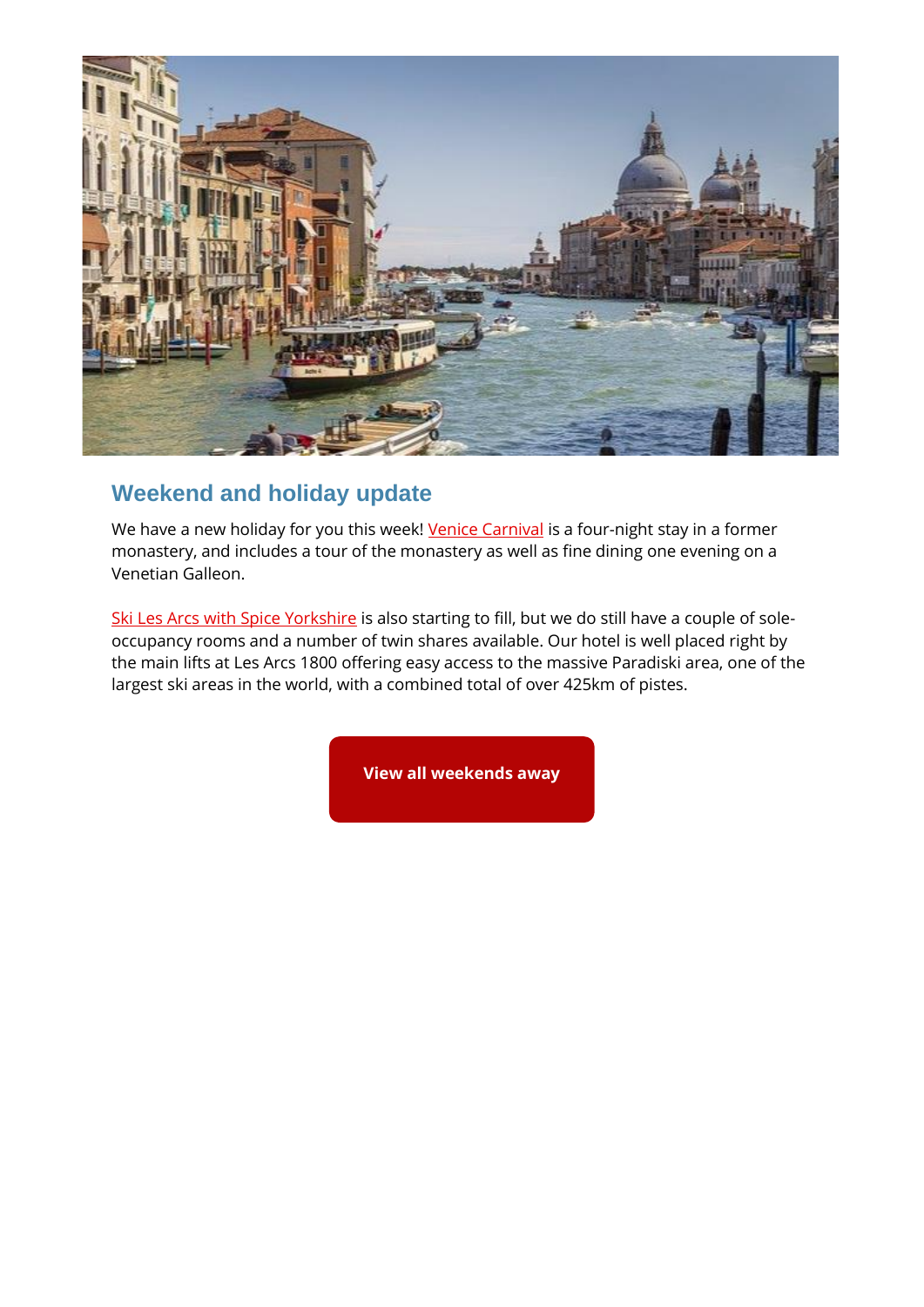## **Featured upcoming events**



#### **Saturday Lunch at the Lamb and Flag**

We now have a few more places available for our lunch on Saturday, and optionally join us beforehand to explore th[e Leeds Playhouse](https://spiceuk.lt.acemlna.com/Prod/link-tracker?redirectUrl=aHR0cHMlM0ElMkYlMkZ3d3cuc3BpY2V1ay5jb20lMkZldmVudHMtaG9saWRheXMlMkY1MC15ZWFycy1vZi1sZWVkcy1wbGF5aG91c2UtZXhoaWJpdGlvbg==&a=650344965&account=spiceuk%2Eactivehosted%2Ecom&email=1lNuJE%2BrfgC%2F8jRYTdcwIV8mo4ad0FCroTtAVDq%2FbzQ%3D&s=b900027c55ea3ffe9431fd4817f89468&i=113A131A4A2419)  [Exhibition.](https://spiceuk.lt.acemlna.com/Prod/link-tracker?redirectUrl=aHR0cHMlM0ElMkYlMkZ3d3cuc3BpY2V1ay5jb20lMkZldmVudHMtaG9saWRheXMlMkY1MC15ZWFycy1vZi1sZWVkcy1wbGF5aG91c2UtZXhoaWJpdGlvbg==&a=650344965&account=spiceuk%2Eactivehosted%2Ecom&email=1lNuJE%2BrfgC%2F8jRYTdcwIV8mo4ad0FCroTtAVDq%2FbzQ%3D&s=b900027c55ea3ffe9431fd4817f89468&i=113A131A4A2419)



#### **Walk: Oughtibridge and Grenoside**

With fabulous views from the Birley Stone.



### **Dinner with Elvis at Bibis Italianissimo**

A meal at Bibis while we're entertained by award winning impersonator Gordon Hendricks.

| <b>Learn More</b> |  |
|-------------------|--|
|-------------------|--|

#### **[Learn More](https://spiceuk.lt.acemlna.com/Prod/link-tracker?redirectUrl=aHR0cHMlM0ElMkYlMkZ3d3cuc3BpY2V1ay5jb20lMkZldmVudHMtaG9saWRheXMlMkZ3YWxrLW91Z2h0aWJyaWRnZS1hbmQtZ3Jlbm9zaWRl&a=650344965&account=spiceuk%2Eactivehosted%2Ecom&email=1lNuJE%2BrfgC%2F8jRYTdcwIV8mo4ad0FCroTtAVDq%2FbzQ%3D&s=b900027c55ea3ffe9431fd4817f89468&i=113A131A4A2414)**

**[Learn More](https://spiceuk.lt.acemlna.com/Prod/link-tracker?redirectUrl=aHR0cHMlM0ElMkYlMkZ3d3cuc3BpY2V1ay5jb20lMkZldmVudHMtaG9saWRheXMlMkZkaW5uZXItd2l0aC1lbHZpcy1hdC1iaWJpcy1pdGFsaWFuaXNzaW1vLWxlZWRz&a=650344965&account=spiceuk%2Eactivehosted%2Ecom&email=1lNuJE%2BrfgC%2F8jRYTdcwIV8mo4ad0FCroTtAVDq%2FbzQ%3D&s=b900027c55ea3ffe9431fd4817f89468&i=113A131A4A2477)**

**[View all upcoming events](https://spiceuk.lt.acemlna.com/Prod/link-tracker?redirectUrl=aHR0cHMlM0ElMkYlMkZ3d3cuc3BpY2V1ay5jb20lMkZldmVudHMtaG9saWRheXMlM0ZtYXN0ZXJDYXRlZ29yeSUzREFsbCUyNmNhdGVnb3J5JTNEQWxsJTI2b3duZXIlM0RBbGw=&a=650344965&account=spiceuk%2Eactivehosted%2Ecom&email=1lNuJE%2BrfgC%2F8jRYTdcwIV8mo4ad0FCroTtAVDq%2FbzQ%3D&s=b900027c55ea3ffe9431fd4817f89468&i=113A131A4A2416)**